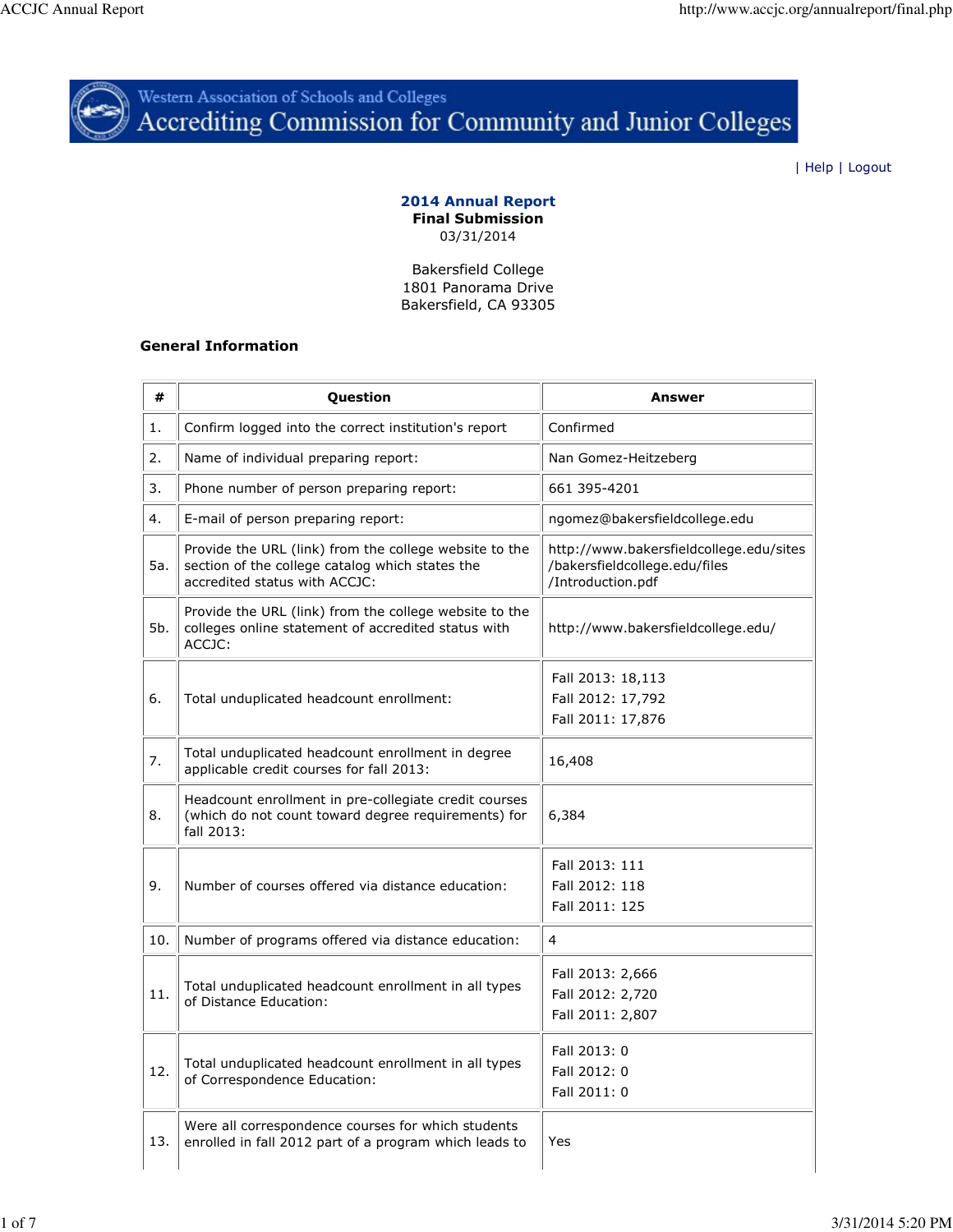an associate degree?

# Student Achievement Data

| #    | <b>Question</b>                                                                                                                                      |                                                                                                                                                                                                                                                                                                                                                                                                                                                                                                                                                                                              | Answer |      |  |
|------|------------------------------------------------------------------------------------------------------------------------------------------------------|----------------------------------------------------------------------------------------------------------------------------------------------------------------------------------------------------------------------------------------------------------------------------------------------------------------------------------------------------------------------------------------------------------------------------------------------------------------------------------------------------------------------------------------------------------------------------------------------|--------|------|--|
| 14a. | What is your Institution-set standard for successful<br>student course completion?                                                                   |                                                                                                                                                                                                                                                                                                                                                                                                                                                                                                                                                                                              | 65%    |      |  |
| 14b. | Successful student course completion rate for the fall<br>2013 semester:                                                                             |                                                                                                                                                                                                                                                                                                                                                                                                                                                                                                                                                                                              | 67.2%  |      |  |
|      |                                                                                                                                                      | Institution Set Standards for program completion: While institutions may determine the<br>measures for which they will set standards, most institutions will utilize this measure as it is<br>core to their mission. For purposes of definition, certificates include those certificate programs<br>which qualify for financial aid, principally those which lead to gainful employment. Completion<br>of degrees and certificates is to be presented in terms of total numbers. Each student who<br>receives one or more certificates or degrees in the specified year may be counted once. |        |      |  |
| 15.  | If you have an institution-set standard for student completion of degrees<br>a.<br>and certificates combined, what is it?                            |                                                                                                                                                                                                                                                                                                                                                                                                                                                                                                                                                                                              |        |      |  |
|      | b.                                                                                                                                                   | If you have separate institution-set standards for degrees, what is your<br>institution-set standard for the number of student completion of degrees,<br>$-1$<br>per year?                                                                                                                                                                                                                                                                                                                                                                                                                   |        |      |  |
|      | c.                                                                                                                                                   | If you have separate institution-set standards for certificates, what is your<br>institution-set standard for the number of student completion of<br>certificates, per year?                                                                                                                                                                                                                                                                                                                                                                                                                 |        | $-1$ |  |
| 16a. | Number of students (unduplicated) who received a<br>certificate or degree in the 2012-2013 academic year:                                            |                                                                                                                                                                                                                                                                                                                                                                                                                                                                                                                                                                                              | 1,505  |      |  |
| 16b. | Number of students who received a degree in the<br>2012-2013 academic year:                                                                          |                                                                                                                                                                                                                                                                                                                                                                                                                                                                                                                                                                                              | 809    |      |  |
| 16c. | Number of students who received a certificate in the<br>2012-2013 academic year:                                                                     |                                                                                                                                                                                                                                                                                                                                                                                                                                                                                                                                                                                              | 1,019  |      |  |
| 17a. | If your college has an institution-set standard for the<br>number of students who transfer each year to 4-year<br>colleges/universities, what is it? |                                                                                                                                                                                                                                                                                                                                                                                                                                                                                                                                                                                              | 805    |      |  |
| 17b. | Number of students who transferred to 4-year<br>colleges/universities in 2012-2013:                                                                  |                                                                                                                                                                                                                                                                                                                                                                                                                                                                                                                                                                                              | 1,010  |      |  |
| 18a. | Does the college have any certificate programs which<br>are not career-technical education (CTE) certificates?                                       |                                                                                                                                                                                                                                                                                                                                                                                                                                                                                                                                                                                              | No     |      |  |
| 18b. | If yes, please identify them:                                                                                                                        |                                                                                                                                                                                                                                                                                                                                                                                                                                                                                                                                                                                              | n/a    |      |  |
| 19a. | Number of career-technical education (CTE) certificates<br>and degrees:                                                                              |                                                                                                                                                                                                                                                                                                                                                                                                                                                                                                                                                                                              | 101    |      |  |
| 19b. |                                                                                                                                                      | Number of CTE certificates and degrees which have<br>identified technical and professional competencies that<br>meet employment standards and other standards,<br>including those for licensure and certification:                                                                                                                                                                                                                                                                                                                                                                           | 101    |      |  |
| 19c. | rates:                                                                                                                                               | Number of CTE certificates and degrees for which the<br>institution has set a standard for licensure passage                                                                                                                                                                                                                                                                                                                                                                                                                                                                                 | 4      |      |  |
| 19d. | rates:                                                                                                                                               | Number of CTE certificates and degrees for which the<br>institution has set a standard for graduate employment                                                                                                                                                                                                                                                                                                                                                                                                                                                                               | n/a    |      |  |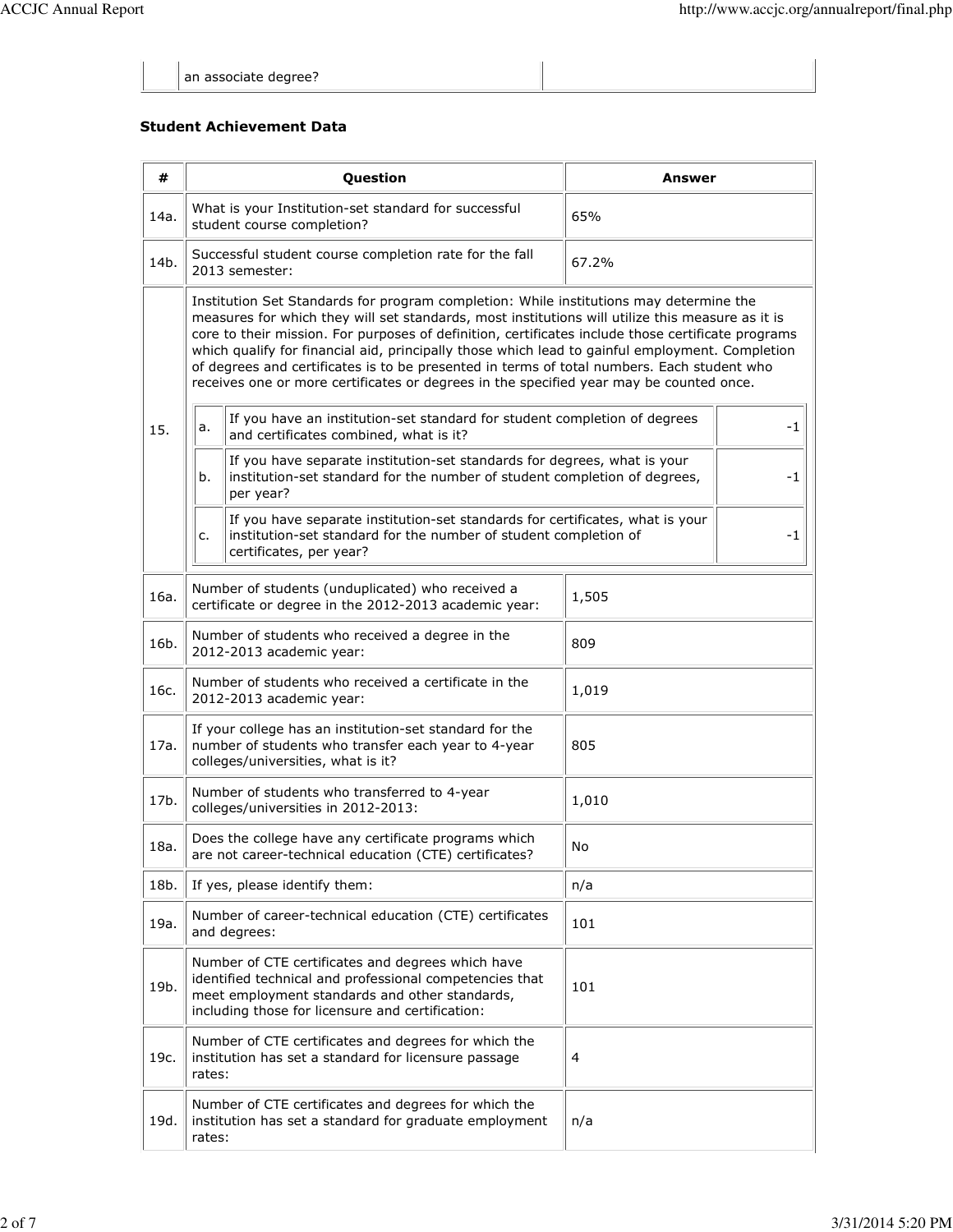|     | Program                                                                                                                                                                                                                                                                                                                                                                                                                                                                                                                                                                                                                                                                                                                                                                                                                                                                                                                                                                                                                                                                                                                                                                              | <b>CIP Code</b><br>4 digits<br>( # # ##)                                              | <b>Examination</b>                     | <b>Institution</b><br>set standard | <b>Pass Rate</b>                |
|-----|--------------------------------------------------------------------------------------------------------------------------------------------------------------------------------------------------------------------------------------------------------------------------------------------------------------------------------------------------------------------------------------------------------------------------------------------------------------------------------------------------------------------------------------------------------------------------------------------------------------------------------------------------------------------------------------------------------------------------------------------------------------------------------------------------------------------------------------------------------------------------------------------------------------------------------------------------------------------------------------------------------------------------------------------------------------------------------------------------------------------------------------------------------------------------------------|---------------------------------------------------------------------------------------|----------------------------------------|------------------------------------|---------------------------------|
|     | Registered Nursing                                                                                                                                                                                                                                                                                                                                                                                                                                                                                                                                                                                                                                                                                                                                                                                                                                                                                                                                                                                                                                                                                                                                                                   | 51.38                                                                                 | state                                  | 87 %                               | 93 %                            |
| 20. | Vocational Nursing                                                                                                                                                                                                                                                                                                                                                                                                                                                                                                                                                                                                                                                                                                                                                                                                                                                                                                                                                                                                                                                                                                                                                                   | 51.39                                                                                 | state                                  | 85 %                               | 100 %                           |
|     | Radiologic Technology                                                                                                                                                                                                                                                                                                                                                                                                                                                                                                                                                                                                                                                                                                                                                                                                                                                                                                                                                                                                                                                                                                                                                                | 51.0911                                                                               | national                               | 90%                                | 94 %                            |
|     | Emergency Medical Technician                                                                                                                                                                                                                                                                                                                                                                                                                                                                                                                                                                                                                                                                                                                                                                                                                                                                                                                                                                                                                                                                                                                                                         | 51.08                                                                                 | national                               | 70 %                               | 72 %                            |
|     | Emergency Medical Technician<br>(Fire Technology)                                                                                                                                                                                                                                                                                                                                                                                                                                                                                                                                                                                                                                                                                                                                                                                                                                                                                                                                                                                                                                                                                                                                    |                                                                                       | national                               | $0\%$                              | 43 %                            |
|     | Emergency Medical Technician<br>(Paramedic Examination)                                                                                                                                                                                                                                                                                                                                                                                                                                                                                                                                                                                                                                                                                                                                                                                                                                                                                                                                                                                                                                                                                                                              |                                                                                       | national                               | $0\%$                              | 100 %                           |
|     | 2011-2012 job placement rates for students completing certificate programs and CTE (career-<br>technology education) degrees:                                                                                                                                                                                                                                                                                                                                                                                                                                                                                                                                                                                                                                                                                                                                                                                                                                                                                                                                                                                                                                                        |                                                                                       |                                        |                                    |                                 |
| 21. | Program                                                                                                                                                                                                                                                                                                                                                                                                                                                                                                                                                                                                                                                                                                                                                                                                                                                                                                                                                                                                                                                                                                                                                                              |                                                                                       | <b>CIP Code</b><br>4 digits<br>(##.##) | <b>Institution</b><br>set standard | Job<br><b>Placement</b><br>Rate |
|     | Registered Nursing                                                                                                                                                                                                                                                                                                                                                                                                                                                                                                                                                                                                                                                                                                                                                                                                                                                                                                                                                                                                                                                                                                                                                                   |                                                                                       | 51.38                                  | 0, 9/0                             | $0\%$                           |
|     | Vocational Nursing                                                                                                                                                                                                                                                                                                                                                                                                                                                                                                                                                                                                                                                                                                                                                                                                                                                                                                                                                                                                                                                                                                                                                                   |                                                                                       | 51.39                                  | $0\%$                              | $0\%$                           |
|     | Radiologic Technology                                                                                                                                                                                                                                                                                                                                                                                                                                                                                                                                                                                                                                                                                                                                                                                                                                                                                                                                                                                                                                                                                                                                                                | 51.0911                                                                               |                                        | 0%                                 | $0\%$                           |
|     | Emergency Medical Technician                                                                                                                                                                                                                                                                                                                                                                                                                                                                                                                                                                                                                                                                                                                                                                                                                                                                                                                                                                                                                                                                                                                                                         |                                                                                       | 51.08                                  | 0%                                 | $0\%$                           |
|     | Criteria Measured (i.e.<br>persistence, starting                                                                                                                                                                                                                                                                                                                                                                                                                                                                                                                                                                                                                                                                                                                                                                                                                                                                                                                                                                                                                                                                                                                                     | Please list any other instituion set standards at your college:<br><b>Institution</b> |                                        |                                    |                                 |
|     | salary, etc.)                                                                                                                                                                                                                                                                                                                                                                                                                                                                                                                                                                                                                                                                                                                                                                                                                                                                                                                                                                                                                                                                                                                                                                        | <b>Definition</b>                                                                     |                                        |                                    | set standard                    |
|     | Critical Thinking in Courses<br>(analysis)                                                                                                                                                                                                                                                                                                                                                                                                                                                                                                                                                                                                                                                                                                                                                                                                                                                                                                                                                                                                                                                                                                                                           | Students reporting percent of analysis in<br>lcoursework                              |                                        |                                    | 80%                             |
|     | Critical Thinking in<br>Courses (evaluation)                                                                                                                                                                                                                                                                                                                                                                                                                                                                                                                                                                                                                                                                                                                                                                                                                                                                                                                                                                                                                                                                                                                                         | Students reporting percent of evaluation in<br>lcoursework                            |                                        |                                    | 80%                             |
| 22. | Counselor Ratio                                                                                                                                                                                                                                                                                                                                                                                                                                                                                                                                                                                                                                                                                                                                                                                                                                                                                                                                                                                                                                                                                                                                                                      | Number of students per counselor                                                      |                                        |                                    | 1000                            |
|     | Overall completion rate                                                                                                                                                                                                                                                                                                                                                                                                                                                                                                                                                                                                                                                                                                                                                                                                                                                                                                                                                                                                                                                                                                                                                              | Students achieving transfer-ready degree or<br>certificate                            |                                        |                                    | 50%                             |
|     | Prepared completion rate                                                                                                                                                                                                                                                                                                                                                                                                                                                                                                                                                                                                                                                                                                                                                                                                                                                                                                                                                                                                                                                                                                                                                             | For prepared students achieving transfer-ready<br>degree or certificate               |                                        |                                    | 70%                             |
|     | Under prepared completion<br> rates                                                                                                                                                                                                                                                                                                                                                                                                                                                                                                                                                                                                                                                                                                                                                                                                                                                                                                                                                                                                                                                                                                                                                  | For under prepared students achieving<br>transfer-ready degree or certificate         |                                        | 40%                                |                                 |
|     | SEP completion rate                                                                                                                                                                                                                                                                                                                                                                                                                                                                                                                                                                                                                                                                                                                                                                                                                                                                                                                                                                                                                                                                                                                                                                  | First time full time students with a completed<br>Ed Plan in 2016                     |                                        |                                    | 75%                             |
| 23. | Effective practice to share with the field: Describe examples of effective and/or innovative<br>practices at your college for setting institution-set standards, evaluating college or<br>programmatic performance related to student achievement, and changes that have happened<br>in response to analyzing college or program performance (1,250 character limit, approximately<br>250 words).<br>Bakersfield College has developed an Institutional Scorecard that is a tool for communicating<br>the important work of the college and a tool to generate dialog within the college community.<br>The Scorecard communicates metrics that help guide data-informed decision-making. Each<br>metric represents a barometer of the strategic initiatives that are derived from the college<br>mission. The Institutional Scorecard is an interactive web based site. All college groups have<br>participated in setting the key metrics at college-wide events, committee meetings, and<br>through surveys. Standards have been set through dialog and interaction among employee<br>groups including classified, faculty and administrators. The Institutional Scorecard metrics |                                                                                       |                                        |                                    |                                 |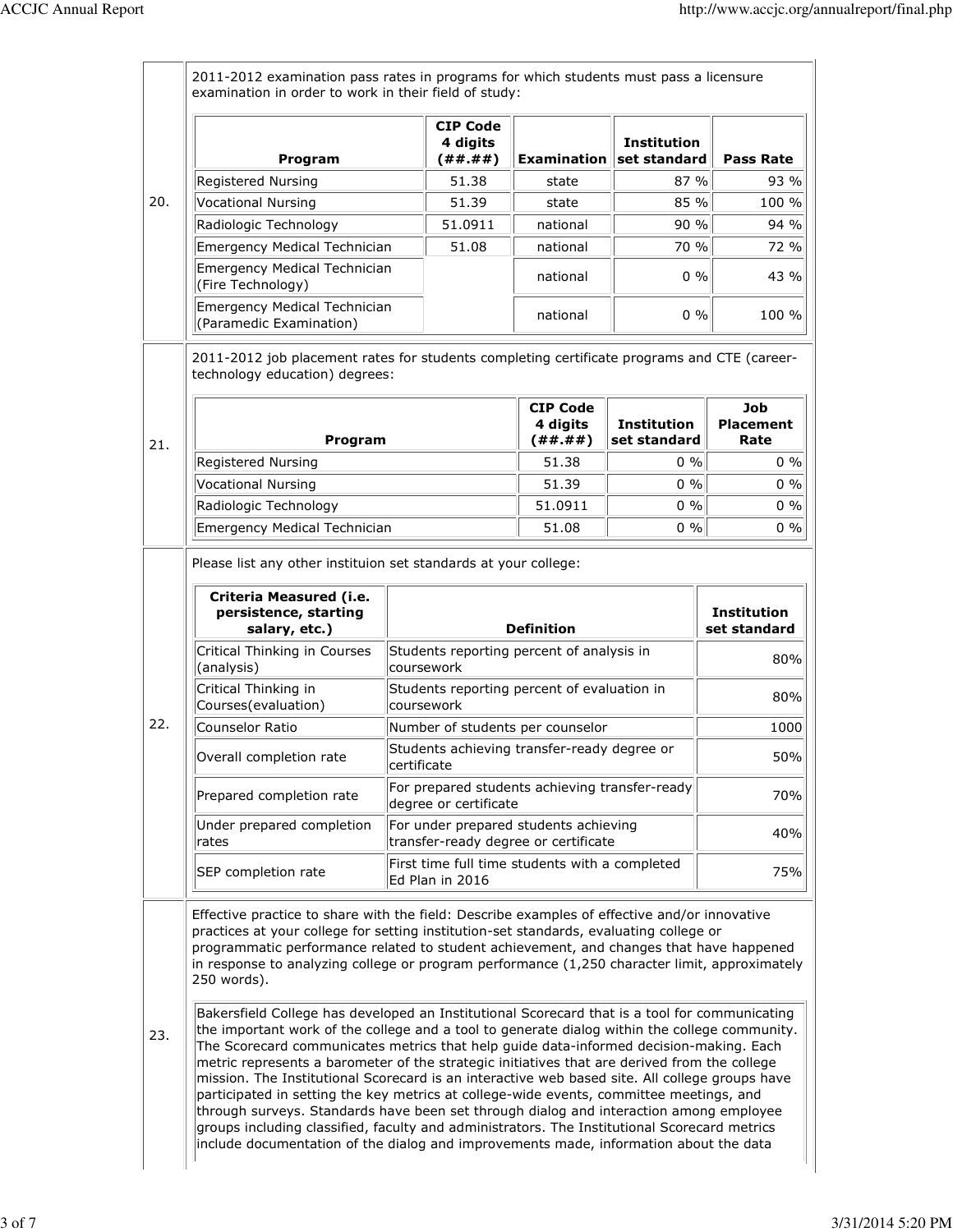sources and the collegially developed standard. The Institutional Scorecard identifies and reports metrics (or essential indicators) derived from the College's strategic initiatives, interventions, perceptions and operational data that were implemented thru Bakersfield College's Strategic Plan that is based on the mission of the college.

#### Student Learning Outcomes and Assessment

Note: Beginning fall 2012, colleges were expected to be at the proficiency level of Student Learning Outcomes assessment ( see the ACCJC Rubric for Evaluating Institutional Effectiveness, Part III, Student Learning Outcomes). At this time, colleges are expected to be in full compliance with the Accreditation Standards related to student learning outcomes and assessment. All courses, programs, and student and learning support activities of the college are expected to have student learning outcomes defined, so that ongoing assessment and other requirements of Accreditation Standards are met across the institution.

| #   | Question                                                                                                         |                                                                                                                                | Answer                                      |     |
|-----|------------------------------------------------------------------------------------------------------------------|--------------------------------------------------------------------------------------------------------------------------------|---------------------------------------------|-----|
| 24. | Courses                                                                                                          |                                                                                                                                |                                             |     |
|     | a.                                                                                                               | Total number of college courses:                                                                                               | 926                                         |     |
|     | b.                                                                                                               | Number of college courses with ongoing assessment of learning outcomes                                                         | 926                                         |     |
|     |                                                                                                                  | Auto-calculated field: percentage of total:                                                                                    | 100                                         |     |
| 25. | Courses                                                                                                          |                                                                                                                                |                                             |     |
|     | a.                                                                                                               | Total number of college programs (all certificates and degrees, and other<br>programs as defined by college):                  | 132                                         |     |
|     | b.                                                                                                               | Number of college programs with ongoing assessment of learning<br>outcomes                                                     | 132                                         |     |
|     |                                                                                                                  |                                                                                                                                | Auto-calculated field: percentage of total: | 100 |
|     |                                                                                                                  | Courses                                                                                                                        |                                             |     |
| 26. | a.                                                                                                               | Total number of student and learning support activities (as college has<br>identified or grouped them for SLO implementation): | 14                                          |     |
|     | b.                                                                                                               | Number of student and learning support activities with ongoing<br>assessment of learning outcomes:                             | 12                                          |     |
|     |                                                                                                                  | Auto-calculated field: percentage of total:                                                                                    |                                             |     |
| 27. | URL(s) from the college website where prospective<br>students can find SLO assessment results for<br>programs:   |                                                                                                                                | http://www.curricunet.com/kccd/             |     |
| 28. | Number of courses identified as part of the GE<br>program:                                                       |                                                                                                                                | 183                                         |     |
| 29. | Percent of GE courses with ongoing assessment of GE<br>100%<br>learning outcomes:                                |                                                                                                                                |                                             |     |
| 30. | Do your institution's GE outcomes include all areas<br>identified in the Accreditation Standards?                |                                                                                                                                | Yes                                         |     |
| 31. | Number of GE courses with Student Learning<br>Outcomes mapped to GE program Student Learning<br>183<br>Outcomes: |                                                                                                                                |                                             |     |
| 32. | Number of Institutional Student Learning Outcomes<br>4<br>defined:                                               |                                                                                                                                |                                             |     |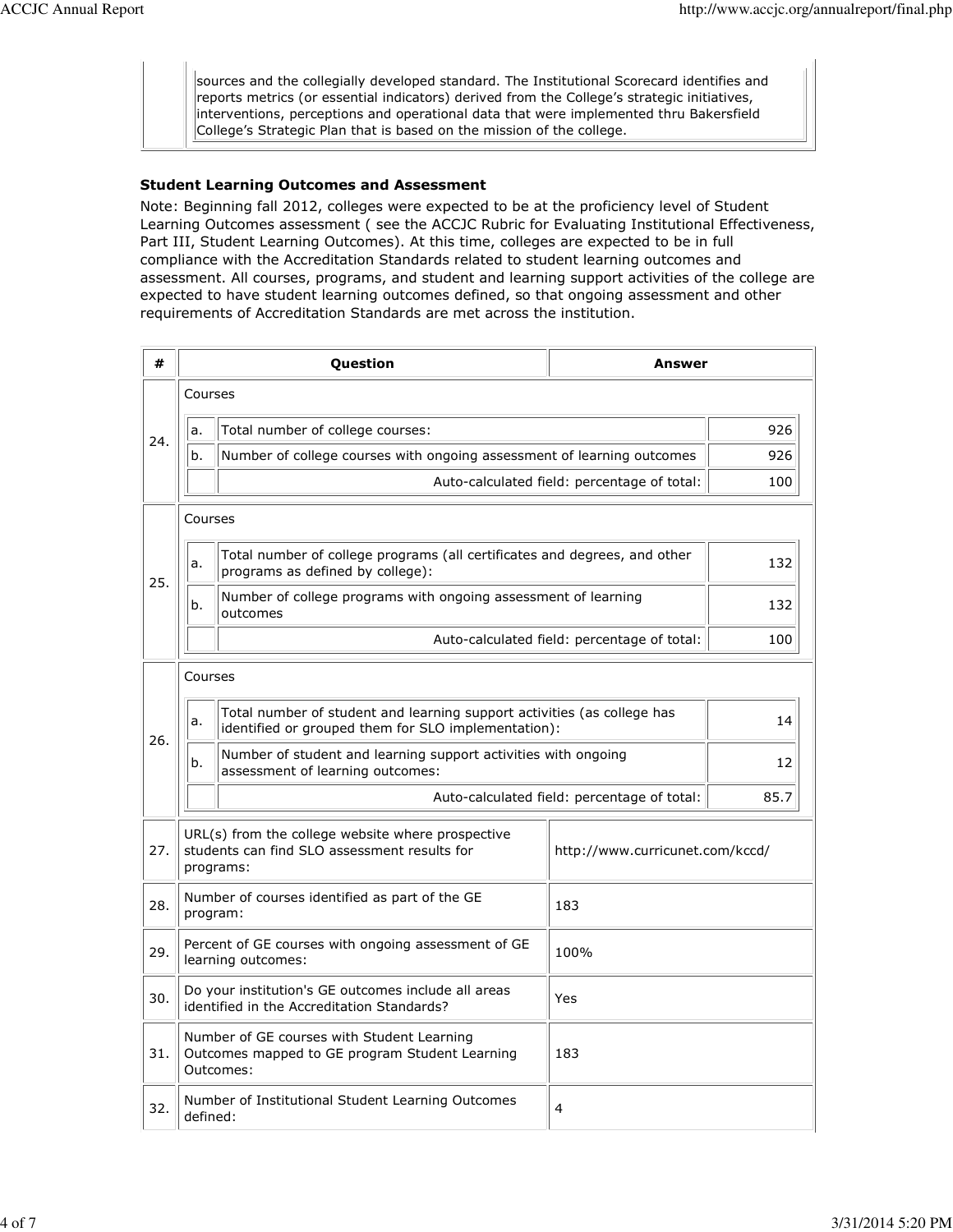| 33.                                                                                                                                                                                                                                                                                                                           | Percentage of college instructional programs and<br>student and learning support activities which have<br>Institutional Student Learning Outcomes mapped to<br>those programs (courses) and activities (student and<br>learning support activities).                                                                                                                                                                                                                                                                                                                                                                                                                                                                                                                                                                                                                                                                                                                                                                                                                                                                                                                                                                                                                                                                                                                                                                                                                                                                                                                                                                                                                                              | 70% |  |  |
|-------------------------------------------------------------------------------------------------------------------------------------------------------------------------------------------------------------------------------------------------------------------------------------------------------------------------------|---------------------------------------------------------------------------------------------------------------------------------------------------------------------------------------------------------------------------------------------------------------------------------------------------------------------------------------------------------------------------------------------------------------------------------------------------------------------------------------------------------------------------------------------------------------------------------------------------------------------------------------------------------------------------------------------------------------------------------------------------------------------------------------------------------------------------------------------------------------------------------------------------------------------------------------------------------------------------------------------------------------------------------------------------------------------------------------------------------------------------------------------------------------------------------------------------------------------------------------------------------------------------------------------------------------------------------------------------------------------------------------------------------------------------------------------------------------------------------------------------------------------------------------------------------------------------------------------------------------------------------------------------------------------------------------------------|-----|--|--|
| 34.                                                                                                                                                                                                                                                                                                                           | Percent of institutional outcomes (ILOs) with ongoing<br>assessment of learning outcomes:                                                                                                                                                                                                                                                                                                                                                                                                                                                                                                                                                                                                                                                                                                                                                                                                                                                                                                                                                                                                                                                                                                                                                                                                                                                                                                                                                                                                                                                                                                                                                                                                         | 50% |  |  |
| 35.                                                                                                                                                                                                                                                                                                                           | Effective practice to share with the field: Describe effective and/or innovative practices at your<br>college for measuring ILOs, documenting accomplishment of ILOs in non-instructional areas of<br>the college, informing college faculty, staff, students, and the public about ILOs, or other<br>aspects of your ILO practice (1,250 character limit, approximately 250 words).<br>Bakersfield College uses a peer review process to assess its Institutional Learning Outcomes.<br>These are identified as General Education Outcomes and are aligned to ILOs 1 and 2. Each<br>year one General Education Outcome is assessed. The Institutional Research Office randomly<br>selects courses designated as meeting that outcome. Faculty and administrators responsible<br>for the selected courses are notified and receive materials describing the assessment process,<br>the assessment rubric, and a list of faculty who can provide assistance. Committee members<br>from the Assessment and General Education Subcommittee meet with and engage faculty in a<br>dialogue about Learning Outcomes, student artifacts, assessment tools, assessment results,<br>and decisions made based on the results. Committee members provide feedback that includes<br>verification about whether the GE SLOs are being met; the assessment tools are valid and<br>reliable; the conclusions drawn from the results and the changes are logical and effective.<br>Overall, this peer review process has lead to rich dialogue between practitioners. The<br>Institutional Learning Outcomes and assessment process are being updated. The results will<br>be included on the Institutional Score |     |  |  |
| Each of the following narrative responses is limited to 250 words. As you develop your<br>responses, please be mindful of success stories that can be reported in the last question of<br>this section. We look forward to including this information from colleges in our report to<br>the Commission and the field in June. |                                                                                                                                                                                                                                                                                                                                                                                                                                                                                                                                                                                                                                                                                                                                                                                                                                                                                                                                                                                                                                                                                                                                                                                                                                                                                                                                                                                                                                                                                                                                                                                                                                                                                                   |     |  |  |
|                                                                                                                                                                                                                                                                                                                               | Please discuss alignment of student learning outcomes at your institution, from institutional and<br>course to program level. Describe your activities beyond crosswalking or charting all outcomes<br>to courses in a program (often called "mapping"), to analysis and implementation of alignment<br>in the planning of curriculum and delivery of instruction. Discuss how the alignment effort has<br>resulted in changes of expected outcomes and/or how students' programs of study have been<br>clarified. Note whether the described practices apply to all instructional programs at the college<br>(1,250 character limit, approximately 250 words).                                                                                                                                                                                                                                                                                                                                                                                                                                                                                                                                                                                                                                                                                                                                                                                                                                                                                                                                                                                                                                   |     |  |  |
| 36.                                                                                                                                                                                                                                                                                                                           | At Bakersfield College individual course level student learning outcomes are identified or<br>mapped to program learning outcomes. This process is documented in CurricUNET. Common<br>elements of instructional content are identified and become the primary target of the<br>assessment process. Individual program learning outcomes address these elements and their<br>relationship to the overarching institutional earning outcomes that are also assessed. At the<br>course, program and institutional level the assessment process validates whether the<br>connections between these three levels are aligned and effectively working together. The<br>English Department has effectively worked to better address completion and progression<br>rates through analysis of outcomes and curriculum redesign.                                                                                                                                                                                                                                                                                                                                                                                                                                                                                                                                                                                                                                                                                                                                                                                                                                                                           |     |  |  |
| 37.                                                                                                                                                                                                                                                                                                                           | Describe the various communication strategies at your college to share SLO assessment results<br>for usage by internal and external audiences. Explain how communications take into account<br>how the information is expected to influence the behavior or decisions of particular audiences.<br>Discuss how communication of student learning outcomes assessment information and results<br>impacts student behavior and achievement (1,250 character limit, approximately 250 words).                                                                                                                                                                                                                                                                                                                                                                                                                                                                                                                                                                                                                                                                                                                                                                                                                                                                                                                                                                                                                                                                                                                                                                                                         |     |  |  |
|                                                                                                                                                                                                                                                                                                                               | Bakersfield College has implemented various strategies to communicate SLO assessment<br>results to both internal and external audiences. An assessment BLOG highlights the<br>assessment work of instruction, student and administrative services and programs. An annual<br>Assessment Week promotes exemplary assessment strategies and results through workshops<br>and activities for students and employees. The Assessment Committee has sponsored a<br>spring event spotlighting the assessment work of programs from across the campus. This has<br>become an informative and social event for the campus community. The shared results have<br>initiated discussions and generated ideas for improvement. Assessment Committee members<br>are regularly scheduled presenters at governance meetings throughout the year. Overall, the                                                                                                                                                                                                                                                                                                                                                                                                                                                                                                                                                                                                                                                                                                                                                                                                                                                    |     |  |  |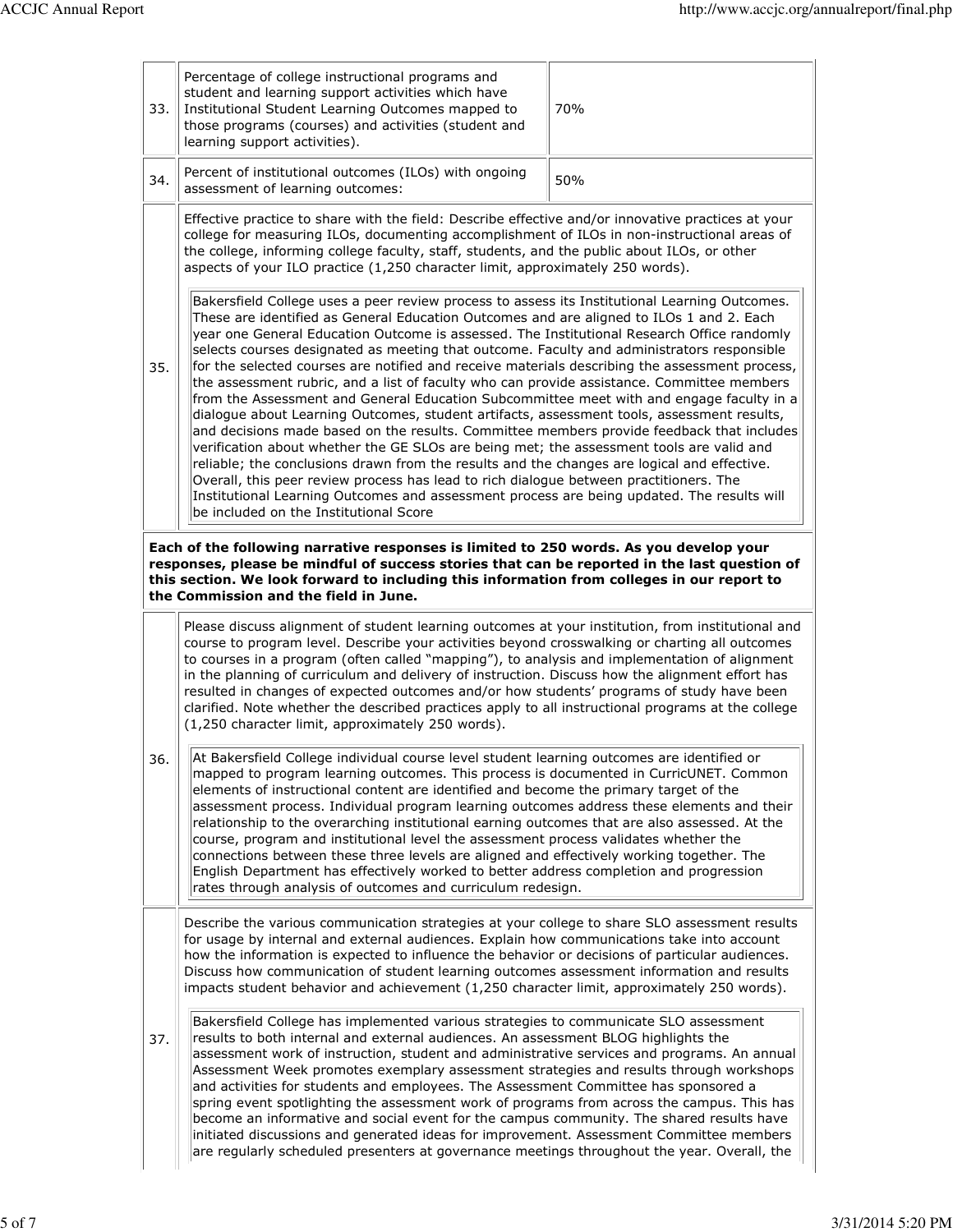|     | communication strategies have increased the involvement of all employees in the assessment<br>process, leading to more effective use of data in decision-making. The recently revised annual<br>Program Review Update includes an assessment results component.                                                                                                                                                                                                                                                                                                                                                                                                                                                                                                                                                                                                                                                                                                                                                                                                                                                                                                                                                                                                                                                                |
|-----|--------------------------------------------------------------------------------------------------------------------------------------------------------------------------------------------------------------------------------------------------------------------------------------------------------------------------------------------------------------------------------------------------------------------------------------------------------------------------------------------------------------------------------------------------------------------------------------------------------------------------------------------------------------------------------------------------------------------------------------------------------------------------------------------------------------------------------------------------------------------------------------------------------------------------------------------------------------------------------------------------------------------------------------------------------------------------------------------------------------------------------------------------------------------------------------------------------------------------------------------------------------------------------------------------------------------------------|
|     | Explain how dialog and reporting of SLO assessment results takes place at the departmental and<br>institutional levels. Note whether practices involve all programs at the college. Illustrate how<br>dialog and reporting impact program review, institutional planning, resource allocation, and<br>institutional effectiveness (1,250 character limit, approximately 250 words).                                                                                                                                                                                                                                                                                                                                                                                                                                                                                                                                                                                                                                                                                                                                                                                                                                                                                                                                            |
| 38. | SLO assessment results are used in various ways to impact practices and decision-making.<br>The Assessment Committee completes a theme analysis of program level qualitative<br>comments each spring and a 'Think Tank' project is designed around the prominent theme. In<br>2012-2013, the identified theme was to address the need for effective writing assignments<br>and rubrics for all disciplines. A multi-disciplinary team developed a writing rubric and trained<br>faculty in the first college faculty learning community. Assessment data and results are<br>embedded in the Annual Program Review Report and becomes a vital component in the<br>planning, resource allocation and improvement processes for the College. All areas are<br>expected to complete the assessment process in the spring and determine resource needs<br>based on the results. Resource requests in the fall are included in the annual program review<br>and may include personnel, facilities, technology and facilities or maintenance. Requests are<br>ranked using the program review as the supporting documentation. The College Council<br>receives the ranking and allocation decisions are made based on identified need and<br>documentation.                                                                           |
|     | Please share with us two or three success stories about the impacts of SLO practices on student<br>learning, achievement, and institutional effectiveness. Describe the practices which led to the<br>success (1,250 character limit, approximately 250 words).                                                                                                                                                                                                                                                                                                                                                                                                                                                                                                                                                                                                                                                                                                                                                                                                                                                                                                                                                                                                                                                                |
| 39. | In 2012 - 2013, The Academic Development Department developed a pilot to address<br>progression, completion and success rates for the lowest level basic skills students. A review<br>of assessment results and national literature provided the background for designing the pilot.<br>The first assessment revealed that while the retention rates were similar to those from<br>previous semesters, students with the least interaction with faculty and staff were least<br>successful. Based on the results, a hybrid course was developed that utilizes technology to<br>support learning and maximizes interaction with faculty. Assessment results have shown this<br>hybrid model is more effective and the department plans to continue the practice.<br>Information and Media Services have teamed together to conduct focus groups and to<br>develop surveys to assess whether recent technology installation were effective in improving<br>instruction and to assess software needs. The assessment resulted in a change in the Annual<br>Program Review so that requests for technology are ties to goals and outcomes. A new<br>website was also created to centralize the location of committee agendas, minutes, and<br>documents. This has increased efficiency and provided greater access to information. |

# Substantive Change Items

| #    | Question                                                                                                                                    | Answer                                                                                                                                                                                    |
|------|---------------------------------------------------------------------------------------------------------------------------------------------|-------------------------------------------------------------------------------------------------------------------------------------------------------------------------------------------|
| 40.  | Number of submitted substantive change requests:                                                                                            | $2012 - 13:0$<br>$2011 - 12:1$<br>$2010 - 11:0$                                                                                                                                           |
| 41a. | Is the institution anticipating a proposal for a<br>substantive change in any of the following change<br>categories? (Check all that apply) | Mission/Objectives<br>Courses and/or Programs (additions<br>and deletions)                                                                                                                |
| 41b. | Explain the change(s) for which you will be submitting<br>a substantive change proposal:                                                    | 1. Reviewing and revising the mission<br>statement<br>2. AA-T and AS-T transfer degrees<br>and CTE certificates have been<br>developed. Degrees and certificates<br>have been eliminated. |

#### Other Information